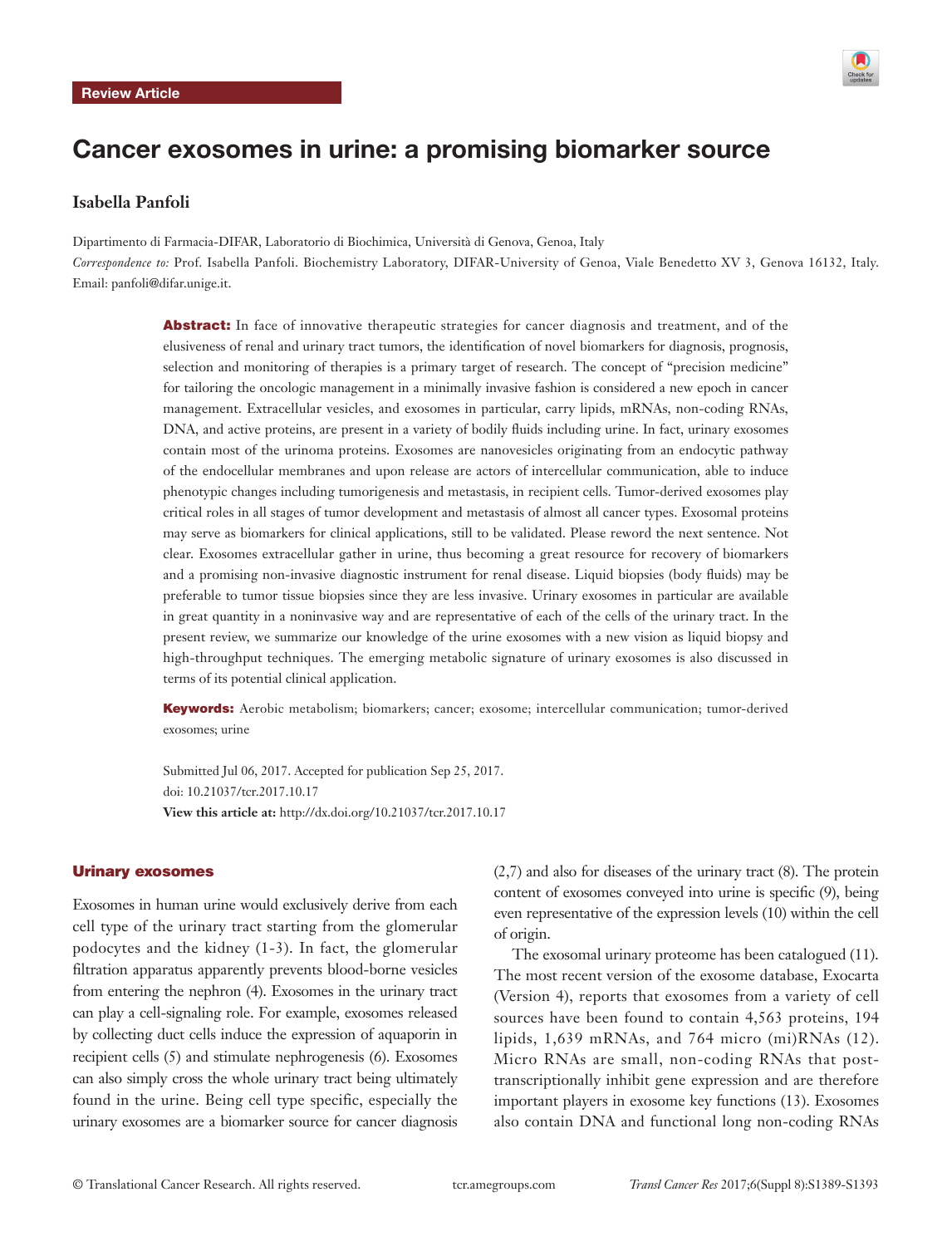(lncRNAs) which may induce cancer-like phenotypes (14). We previously conducted a proteomic analysis of urinary exosomes by Orbitrap mass spectrometry, and compared it to urinome (15,16). It was found that most proteins in the urinome are in exosomes. Moreover, a consistent number of the identified proteins unexpectedly clustered to aerobic ATP production. Cytoscape software analysis allowed us to assess that most of their gene name signature was associated with aerobic glucose metabolism (15). In fact, similarly to human exosomes from umbilical cord MSC (17), urinary exosomes consumed oxygen to aerobically synthesize ATP (15).

#### Exosome composition and biogenesis

Exosomes are membrane-derived vesicles of 30–100 nm, shed from several types of cells (12,18) especially malignant ones (19). Exosomes are found in consistent concentrations in all body fluids, including blood, saliva and urine (20-22). Exosomes promote intercellular exchange of molecular information in physiological and pathological processes, including inflammation and cancer (23-25). Exosomes carry a variety of proteins, DNA and RNA molecules (25) and lipids, among which glycerophospholipids, sphingolipids, and especially cholesterol (8), but also eicosanoids. The latter are involved in tumor growth but also its prevention: exosomal docosahexaenoic acid promotes dendritic cell function  $(26)$ .

Exosome biogenesis and the processes involved in the selection, packaging, and release of its cargo remain undefined. The endosomal sorting complex required for transport (ESCRT) is involved in exosome formation, but a key role was found for syndecan-syntenin-ALIX (27). A regulatory role for heparan sulfate in exosome production/secretion was proposed, as overexpression of the endoglycosidase enzyme heparanase increased tumor cell exosome secretion (28). Sequence motifs present in miRNAs are involved in their sorting into exosomes (29). Exosome protein content depends on the cell of origin, being enriched with fusion proteins, heat shock proteins, membrane trafficking proteins (Rab proteins), cytoplasmic enzymes, and the cited functional redox chain complexes I to V (15,17). Incompletely understood is the mechanisms underlying the sorting of proteins into exosomes. This topic is the object of several studies, which unfortunately yet have not addressed the key point of how can mitochondrial proteins be part of the exosome. Considering the complex assembly of the mitochondrial redox chains (30) inside the inner mitochondrial membranes (IMMs), and absence of contact with mitochondria during the exosome biogenesis, conceivably the redox chain proteins must already part of the endosomal membrane from which exosomes bud (31). A fusion of IMM with the endoplasmic reticulum (ER) was reported (23). There is a phospholipid exchange among IMM and the ER (32) also through the mitochondria associated membranes (33). The exosome release mechanism remains elusive; it was proposed to be  $Ca<sup>2+</sup>$ -dependent, and in some tumor cells Rab GTPasedependent (25). Exosomes interact with target cells mostly by endocytosis but also plasma membrane fusion (34). It was postulated that mesenchymal stem cells (MSCs) exosomes can carry out protein complementation of biochemically active enzymes (35) to correct cellular ATP deficit (36,37). It is tempting to presume that among these enzymes there are the exosomal redox chains proteins (15,17).

#### Urinary exosomes in cancer biology

The role of exosomes in cancer biology is an active area of investigation. Compared to healthy cells, tumor cells secrete a higher amount of exosomes (19,38), that are implied in tumorigenesis (39). Exosomes were shown to enhance migration, invasion and angiogenesis in bladder, prostate and renal cancer (38). Cancer cell support the cancer micro-environment of neighboring cells (40), through establishing a pre-metastatic niche (19,41), assisting the tumor in immune evasion and reprogramming of fibroblasts to myofibroblasts (42). Urinary exosomes possess oncogenic properties, including the promotion of cell migration and angiogenesis, blockade of apoptosis and of immunity (38).

## *Renal cell carcinoma (RCC)*

RCC accounts for 3% of human malignancies. If localized RCC is often curable by surgery. However, only 12% patients with metastatic RCC are alive at 5 years. In search for biomarkers that are particularly needed for this type of cancer, a comparative proteomics was conducted on urinary exosomes isolated from urines of RCC patient compared with control subjects (43). This study has shown that RCC exosome protein content is substantially and reproducibly different from control UE. Interestingly, among the proteins that are not shared between RCC and control exosomes are those involved in matrix remodeling, over-expressed in RCC patients (43). RCC also possess a population of cancer stem cells (CSCs) that secrete large amount of extracellular vesicles that correlated with the disease progression and the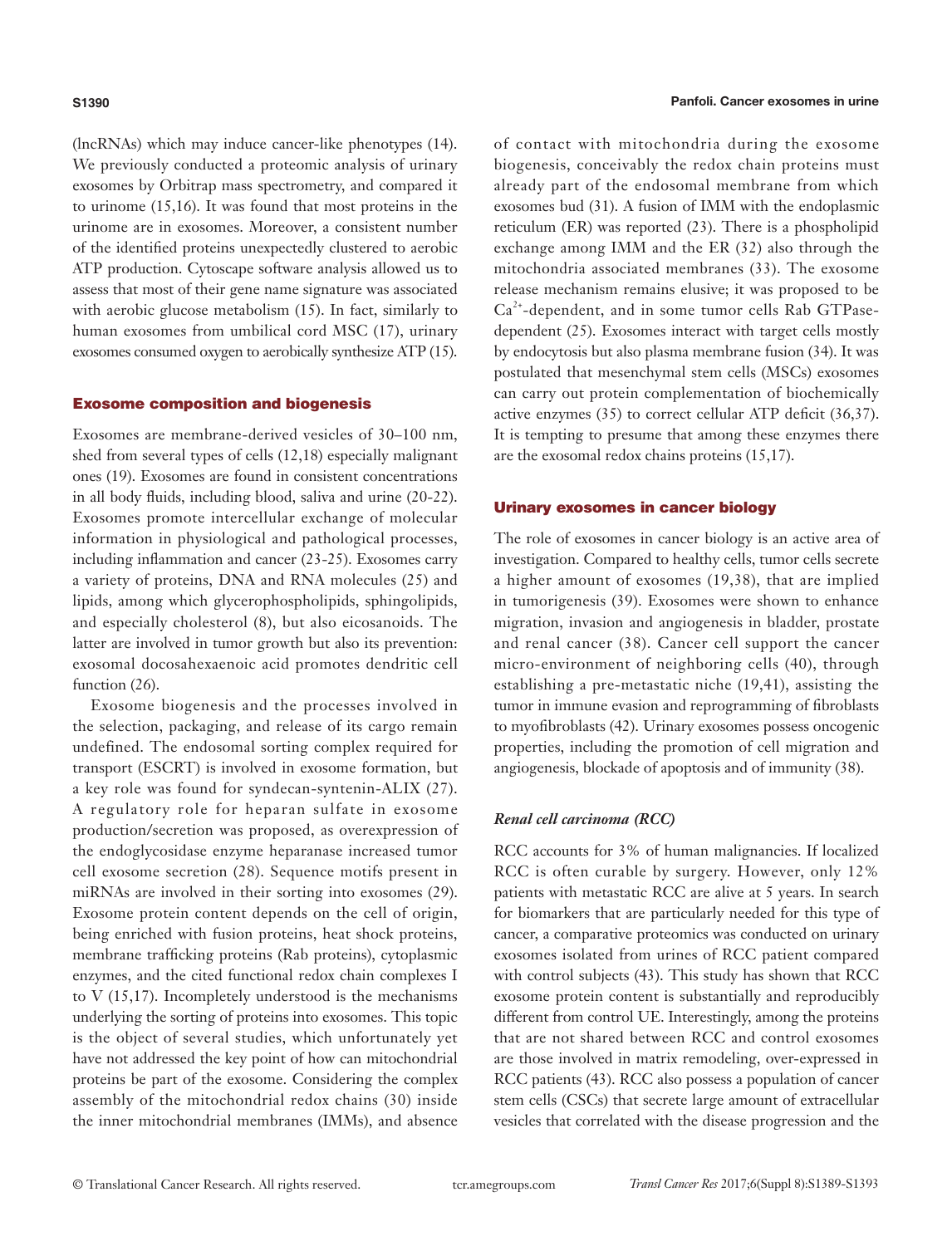#### **Translational Cancer Research, Vol 6, Suppl 8 October 2017 S1391**

metastatic potential (44) promoting tumor cell development and vascularization. Since endothelial cells are critical for angiogenesis and tumor metastasis, their recruitment by cancer cells appears extremely interesting (44).

# *Bladder cancer*

High-grade bladder cancer is associated to high mortality rates. The role of human bladder cancer cell-derived exosomes on tumor cells viability was addressed in a study utilizing exosomes purified from the supernatants of bladder cancer T24 cell cultures. This study demonstrated that bladder cancer cell-derived exosomes inhibited tumor cell apoptosis in bladder-cancer lines (45). Exosomes from human bladder cancer cell lines (TCC-SUP) and urine of patients with high grade bladder cancer were found to promote angiogenesis and migration of bladder cancer cells. In particular, EDIL-3 was found to facilitate angiogenesis, and urothelial and endothelial cell migration. Consistently, exosomes purified from the urine of patients with high grade bladder cancer contained significantly higher EDIL-3 levels than healthy controls (46). The evidence that bladder cancer-derived exosomes affect bladder cancer progression, allows hypothesizing that targeting excretion and survival of exosomes can lead to novel therapeutic treatment strategies for this kind of cancer.

# *Prostate cancer*

New biomarkers are needed for the diagnosis of prostate cancer, especially for the low-risk group (47). In fact, PSA lacks specificity and sensitivity. It was reported that urine collected after prostate massage contain exosomes secreted from prostate cancer cells (48). By next generation sequencing, the miRNA expression in a cohort of prostate cancer patients versus controls was studied. It was found that miRNA isoforms (isomiR-21, -204 and -375) with 3<sup>'</sup> end modifications were highly discriminatory between control and affected men, with a high diagnostic performance. Proteins form exosomes isolated from urine after massage were analyzed by LC-MS/MS and it was found that eleven proteins were increased in patients with prostate cancer, compared to those with negative biopsy. In particular, fatty acid binding protein 5 (FABP5) appeared to be the best potential biomarker to predict high-grade (Gleason score >7) prostate cancer. Interestingly, not only exosomal proteins and miRNA have a discriminative potential in prostate cancer, but also exosomal lipids. Their content appears to be significantly different among patients and controls (24). Lipid identification in urine exosomes as prostate cancer biomarkers can be envisaged. Notably, the cargos of exosomes are associated alto to the tumor growth, metastasis and drug resistance of prostate cancer. prostate cancer cells exosomes modulate surrounding stromal cells modulating microenvironment (47). This allows to foresee that in the next future urinary exosomes may carry discriminatory information which is useful to generate stronger biomarkers.

## *Urine as a privileged tool for liquid biopsy*

In the field of precision medicine, the development of a noninvasive "liquid biopsy" represents a significant innovation, having the potential to reduce tumor biopsies. In urologic cancers, liquid biopsy is a privileged non-invasive tool for biomarker discovery (49). Liquid biopsies can be analyzed by high-throughput technologies at the cellular, circulating cellfree DNA (cfDNA), RNA, exosome and metabolome levels as a source for tumor-derived information (49). Analysis of the urine is particularly promising for urinary tract malignancies (2,4). In addition to the importance of markers of cancer in urinary exosomes, finding markers of kidney failure would also be important, as most kidney and urinary tract diseases have a late clinical presentation.

Urine is a known source for biomarkers in various urinary tract cancers, such as bladder, kidney and prostate (4,6). In order to harness the potential usefulness of urinary exosomes in cancer, standardization of the isolation method among the laboratories is going to be a fundamental topic. For example, isolation can be performed by ultracentrifugation or by double-filtration microfluidics. A recent report in which exosomes were isolated from urine by an integrated doublefiltration microfluidic system found that the concentration of urinary exosomes was significantly higher in bladder cancer patients than in healthy controls (50).

With respect to blood-based biomarkers, for which a major challenge remains the possibility to contextualize peripheral markers to the complex tumor microenvironment, urine exosomes appear more focused to it, as they would come from relatively near cancer tissues moreover sharing a common embryonal origin. In this respect, urine exosomes can better allow to detect membrane proteins from the tumor. In fact, we have previously shown that most urinary proteins occur in the exosomes and these preserve them more efficiently than in total urine, a challenging fluid (15). Moreover, as the metabolic ability of the exosomes seems to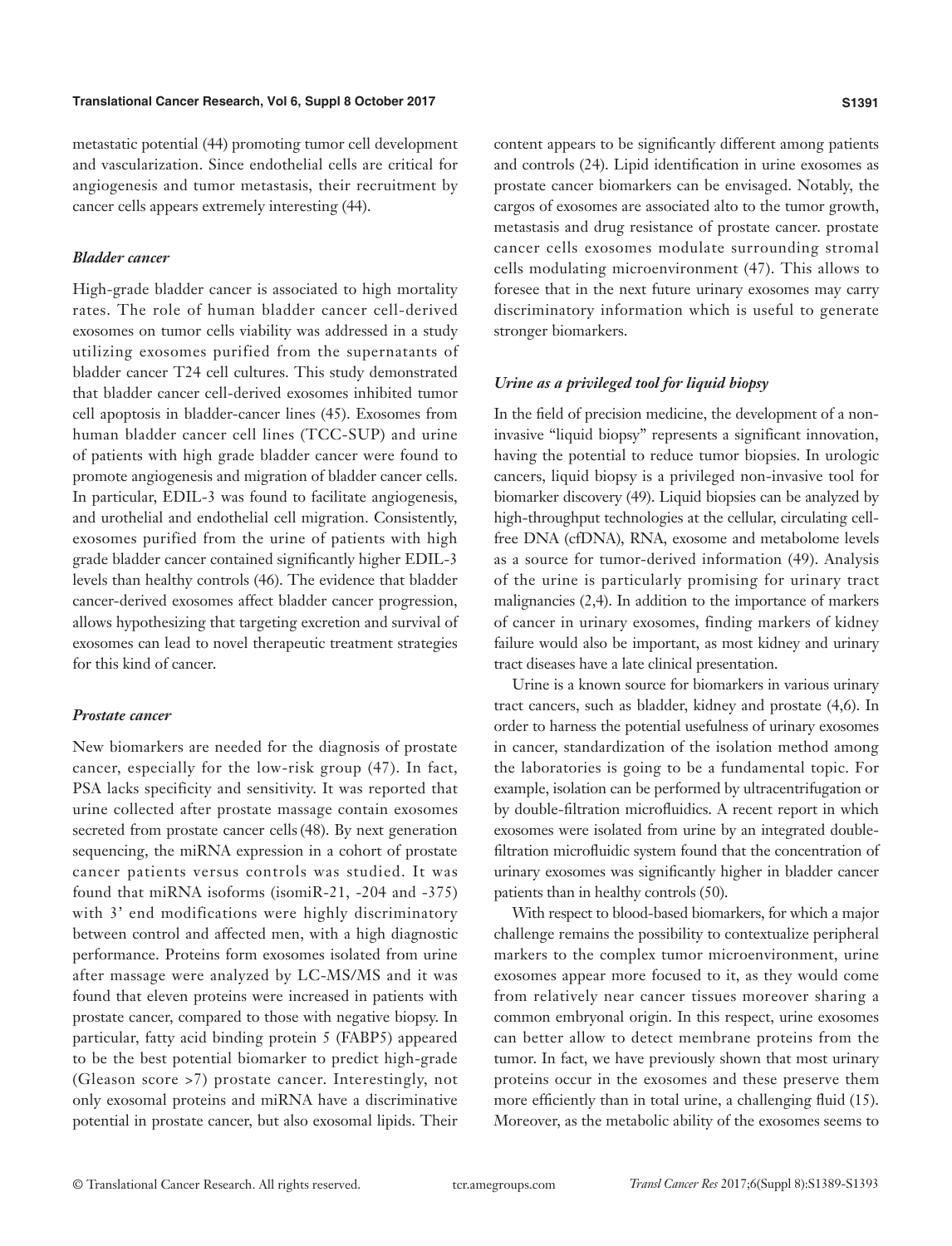reflect that the cell of origin (17), it can be envisaged that one more biomarker may be searched for, particularly in urine that represent an unlimited source of exosomes.

Although urine exosome analysis as a source for biomarker proteins in search for renal and urinary tract tumors still needs validation to be transferred to clinical practice, it represents the logical extension of personalized medicine intended to tailor treatment to the individual. The perspective to have powerful tool to identify reliable prognostic and predictive biomarker for the diagnosis and tailored therapy specific urinary tract cancers appears particularly promising and therefore deserves implementation.

# Acknowledgements

None.

# Footnote

*Conflicts of Interest:* The author has no conflicts of interest to declare.

# **References**

- 1. Dear JW, Street JM, Bailey MA. Urinary exosomes: A reservoir for biomarker discovery and potential mediators of intrarenal signalling. Proteomics 2013;13:1572-80.
- 2. Gámez-Valero A, Lozano-Ramos SI, Bancu I, et al. Urinary Extracellular Vesicles as Source of Biomarkers in Kidney Diseases. Front Immunol 2015;6:6.
- 3. Bourderioux M, Nguyen-Khoa T, Chhuon C, et al. A new workflow for proteomic analysis of urinary exosomes and assessment in cystinuria patients. J Proteome Res 2015;14:567-77.
- 4. Pisitkun T, Johnstone R, Knepper MA. Discovery of urinary biomarkers. Mol Cell Proteomics 2006;5:1760-71.
- 5. Street JM, Birkhoff W, Menzies RI, et al. Exosomal transmission of functional aquaporin 2 in kidney cortical collecting duct cells. J Physiol 2011;589:6119-27.
- 6. Quandt D, Dieter Zucht H, Amann A, et al. Implementing liquid biopsies into clinical decision making for cancer immunotherapy. Oncotarget 2017;8:48507-20.
- 7. Moon PG, You S, Lee JE, et al. Urinary exosomes and proteomics. Mass Spectrom Rev 2011;30:1185-202.
- 8. Lin J, Li J, Huang B, et al. Exosomes: Novel Biomarkers for Clinical Diagnosis. ScientificWorldJournal 2015;2015:657086.
- 9. Dimov I, Jankovic Velickovic L, Stefanovic V. Urinary

exosomes. ScientificWorldJournal 2009;9:1107-18.

- 10. Hogan MC, Johnson KL, Zenka RM, et al. Subfractionation, characterization, and in-depth proteomic analysis of glomerular membrane vesicles in human urine. Kidney Int 2014;85:1225-37.
- 11. Conde-Vancells J, Rodriguez-Suarez E, Embade N, et al. Characterization and comprehensive proteome profiling of exosomes secreted by hepatocytes. J Proteome Res 2008;7:5157-66.
- 12. Mathivanan S, Ji H, Simpson RJ. Exosomes: extracellular organelles important in intercellular communication. J Proteomics 2010;73:1907-20.
- 13. Kosaka N, Yoshioka Y, Hagiwara K, et al. Trash or Treasure: extracellular microRNAs and cell-to-cell communication. Front Genet 2013;4:173.
- 14. Gezer U, Özgür E, Cetinkaya M, et al. Long non-coding RNAs with low expression levels in cells are enriched in secreted exosomes. Cell Biol Int 2014;38:1076-9.
- 15. Bruschi M, Santucci L, Ravera S, et al. Human urinary exosome proteome unveils its aerobic respiratory ability. J Proteomics 2016;136:25-34.
- 16. Bruschi M, Ravera S, Santucci L, et al. Human urinary exosome as a metabolic effector cargo. Expert Rev Proteomics 2015;12:425-32.
- 17. Panfoli I, Ravera S, Podestà M, et al. Exosomes from human mesenchymal stem cells conduct aerobic metabolism in term and preterm newborn infants. FASEB J 2016;30:1416-24.
- 18. Raposo G, Stoorvogel W. Extracellular vesicles: exosomes, microvesicles, and friends. J Cell Biol 2013;200:373-83.
- 19. Kharaziha P, Ceder S, Li Q, et al. Tumor cell-derived exosomes: a message in a bottle. Biochim Biophys Acta 2012;1826:103-11.
- 20. Vlassov AV, Magdaleno S, Setterquist R, et al. Exosomes: current knowledge of their composition, biological functions, and diagnostic and therapeutic potentials. Biochim Biophys Acta 2012;1820:940-8.
- 21. Wang D, Sun W. Urinary extracellular microvesicles: isolation methods and prospects for urinary proteome. Proteomics 2014;14:1922-32.
- 22. Lässer C, Alikhani VS, Ekström K, et al. Human saliva, plasma and breast milk exosomes contain RNA: uptake by macrophages. J Transl Med 2011;9:9.
- 23. Clayton A, Al-Taei S, Webber J, et al. Cancer exosomes express CD39 and CD73, which suppress T cells through adenosine production. J Immunol 2011;187:676-83.
- 24. Llorente A, Skotland T, Sylvänne T, et al. Molecular lipidomics of exosomes released by PC-3 prostate cancer